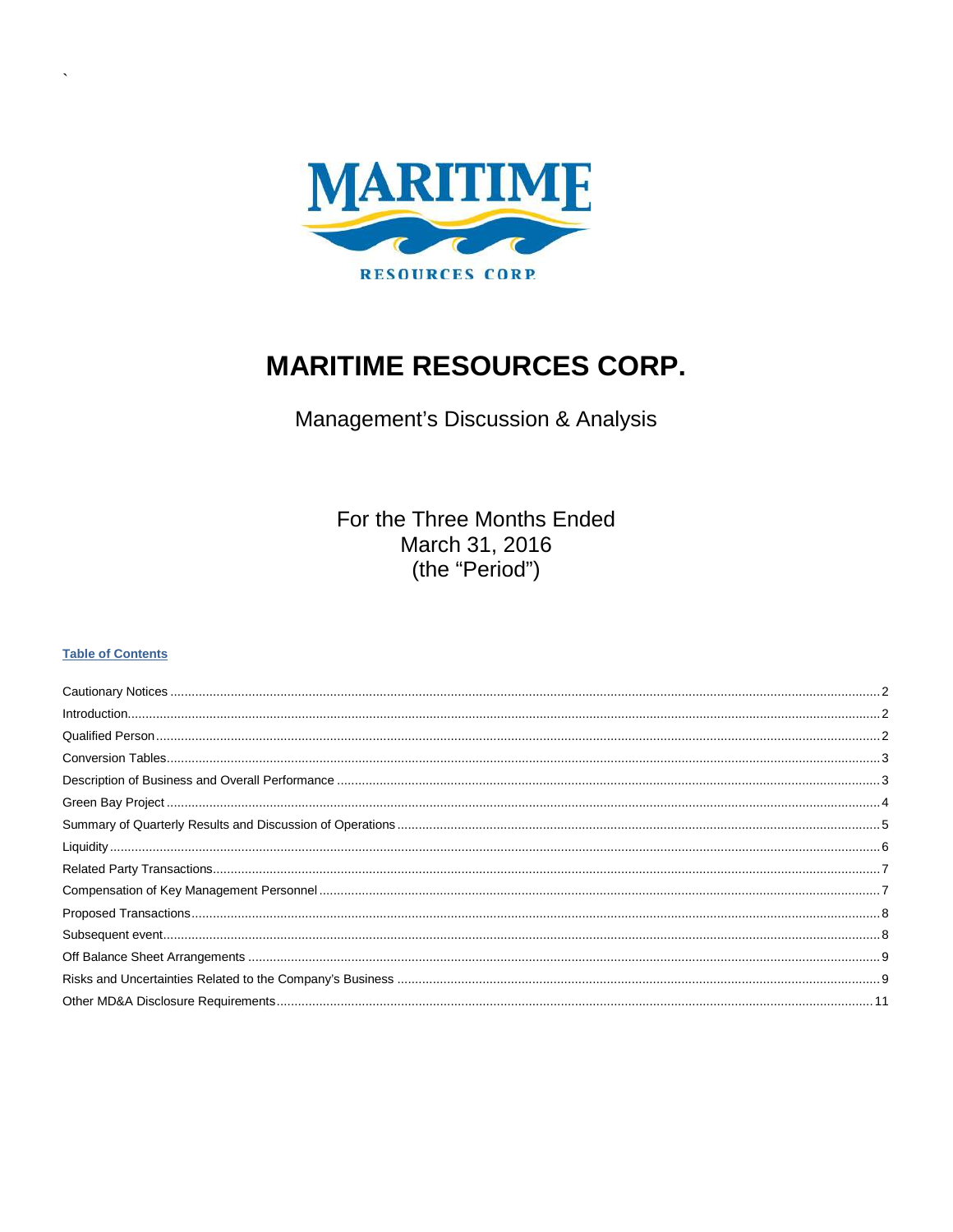## **Cautionary Notices**

*The Company's financial statements for the three months ended March 31, 2016, and this accompanying Management's Discussion and Analysis ("MD&A") contain statements that constitute "forward-looking statements" within the meaning of National Instrument 51-102, Continuous Disclosure Obligations of the Canadian Securities Administrators. Forward-looking statements often, but not always, are identified by the use of words such as "seek", "anticipate", "believe", "plan", "estimate", "expect", "targeting" and "intend" and statements that an event or result "may", "will", "should", "could", or "might" occur or be achieved and other similar expressions. Forward-looking statements in*  this MD&A include statements regarding the Company's future exploration plans and expenditures, the satisfaction of *rights and performance of obligations under agreements to which the Company is a part, the ability of the Company to hire and retain employees and consultants and estimated administrative assessment and other expenses. The forward*looking statements that are contained in this MD&A involve a number of risks and uncertainties. As a consequence, *actual results might differ materially from results forecasted or suggested in these forward-looking statements. Some of these risks and uncertainties are identified under the heading "Risks and Uncertainties Related to the Company's Business" in this MD&A. Additional information regarding these factors and other important factors that could cause*  results to differ materially may be referred to as part of particular forward-looking statements. The forward-looking *statements are qualified in their entirety by reference to the important factors discussed under the heading "Risks and Uncertainties Related to the Company's Business" and to those that may be discussed as part of particular forwardlooking statements. Forward-looking statements involve known and unknown risks, uncertainties, assumptions and other factors that may cause the actual results, performance or achievements of the Company to be materially different from any future results, performance or achievements expressed or implied by the forward-looking statements. Factors that could cause the actual results to differ include market prices, exploration success, continued availability of capital and financing, inability to obtain required regulatory approvals, title to properties, and general market conditions. These statements are based on a number of assumptions, including assumptions regarding general market conditions, the timing and receipt of regulatory approvals, the ability of the Company and other relevant parties to satisfy regulatory*  requirements, the availability of financing for proposed transactions and programs on reasonable terms and the ability of *third-party service providers to deliver services in a timely manner. Forward-looking statements contained herein are*  made as of the date of this MD&A and the Company disclaims any obligation to update any forward-looking statements, *whether as a result of new information, future events or results or otherwise. There can be no assurance that forwardlooking statements will prove to be accurate, as actual results and future events could differ materially from those anticipated in such statements. Accordingly, readers should not place undue reliance on forward-looking statements.*

## <span id="page-1-0"></span>**Introduction**

The management's discussion and analysis ("MD&A" or "Report") of Maritime Resources Corp. (the "Company" or "Maritime") has been prepared by management in accordance with the requirements under National Instrument 51-102 as at May 26, 2016 (the "Report Date"), and provides comparative analysis of the Company's financial results for the Period. The following information should be read in conjunction with the Company's audited financial statement for the year ended December 31, 2015 and the Company's condensed interim financial statement for the period ended March 31, 2016 together with the notes thereto (collectively, the "Financial Statements").Unless otherwise indicated, all dollar amounts in this document are in Canadian dollars.

The Financial Statements, together with this MD&A, are intended to provide investors with a reasonable basis for assessing the financial performance of the Company as well as potential future performance, and are not necessarily indicative of the results that may be expected in future periods. The information in the MD&A may contain forwardlooking statements, and the Company cautions investors that any forward looking statements by the Company are not guarantees of future performance, as they are subject to significant risks and uncertainties that may cause projected results or events to differ materially from actual results or events. Please refer to the risks and cautionary notices of this MD&A. Additional information relating to the Company may be found on SEDAR at *[www.sedar.com](http://www.sedar.com/)*.

## <span id="page-1-1"></span>**Qualified Person**

Mr. Bernard Kahlert, P.Eng. is the qualified person under National Instrument 43-101, responsible for the technical information presented in this MD&A and the supervision of work done in association with the exploration and development programs in respect of the Company's exploration property.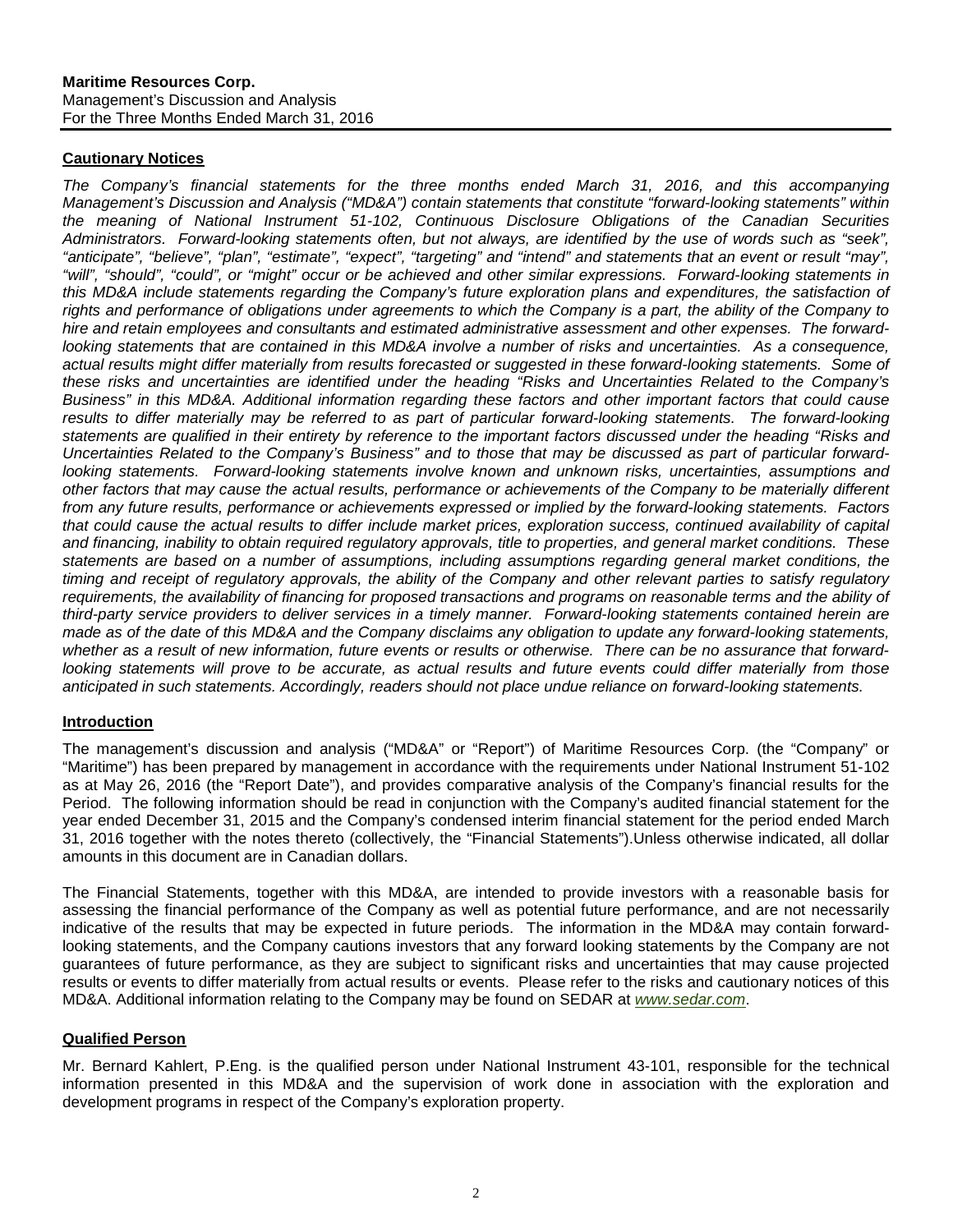## <span id="page-2-0"></span>**Conversion Tables**

For ease of reference, the following information is provided (www.onlineconversion.com):

| <b>Conversion Table</b> |               |           |               |  |  |  |  |  |
|-------------------------|---------------|-----------|---------------|--|--|--|--|--|
| <b>Imperial</b>         | <b>Metric</b> |           |               |  |  |  |  |  |
| 1 Acre                  | $=$           | 0.404686  | Hectares      |  |  |  |  |  |
| 1 Foot                  | $=$           | 0.304800  | <b>Metres</b> |  |  |  |  |  |
| 1 Mile                  | $=$           | 1.609344  | Kilometres    |  |  |  |  |  |
| 1 Ton                   | =             | 0.907185  | Tonnes        |  |  |  |  |  |
| 1 Ounce (troy)/ton      | $=$           | 34.285700 | Grams/Tonne   |  |  |  |  |  |

|         | Precious metal units and conversion factors |        |             |     |          |      |     |                  |  |  |
|---------|---------------------------------------------|--------|-------------|-----|----------|------|-----|------------------|--|--|
| ppb     | - Part per billion                          |        | ppb         | $=$ | 0.0010   | ppm  | $=$ | $0.000030$ oz/t  |  |  |
| ppm     | - Part per million                          |        | 100 ppb     | $=$ | 0.1000   | ppm  | $=$ | $0.002920$ oz/t  |  |  |
| OZ.     | - Ounce (troy)                              | 10,000 | ppb         | $=$ | 10.0000  | ppm  | $=$ | $0.291670$ oz/t  |  |  |
| oz/t    | - Ounce per ton (avdp.)                     |        | ppm         | $=$ | 1.0000   | uq/q | $=$ | 1.000000 g/tonne |  |  |
| g       | - Gram                                      |        |             |     |          |      |     |                  |  |  |
| g/tonne | - gram per metric ton                       |        | 1 oz/t      | $=$ | 34.2857  | ppm  |     |                  |  |  |
| mg      | - milligram                                 |        | 1 Carat     | $=$ | 41.6660  | mg/g |     |                  |  |  |
| kg      | - kilogram                                  |        | ton (avdp.) | $=$ | 907.1848 | kg   |     |                  |  |  |
| ug      | - microgram                                 |        | oz (troy)   | $=$ | 31.1035  | a    |     |                  |  |  |

## <span id="page-2-1"></span>**Description of Business and Overall Performance**

The Company is a gold and base metals exploration company with a focus on Canadian mining opportunities. The Company is a reporting issuer in British Columbia and Alberta, and trades on the TSX Venture Exchange under the symbol MAE.

#### *Securities:*

On November 5, 2015 the Company announced a private placement coupled with streaming royalties, to raise up to \$1,500,000 (the "Offering") by way of non-brokered private placement of units ("Equity Units") coupled with a streaming Royalty ("Royalty Units") that will return 100% of the original investment made pursuant to the Offering to investors, which streaming Royalty is to be paid out of production from the Company's Green Bay project ("Project"). As a condition of the Offering, all participants acquiring Equity Units will be required to acquire an equal number of Royalty Units, at a total combined price of \$0.15. The Offering is comprised of up to 10,000,000 Equity Units at \$0.14 per Equity Unit, with each Equity Unit consisting of one common share and on half of one non-transferable share purchase warrant ("Warrant"). Each whole Warrant attached to the Equity Units will entitle the holder to purchase one additional common share at a price of \$0.20 per common share for 36 months following closing. The Royalty Units will have a price of \$0.01 per Royalty Unit, and, subject to written consent of the Company, may be assigned or transferred in their entirety only. Total royalties payable from the Royalty Units ("Royalty Payment") will be capped at an amount equal to 100% of the total Offering, with Royalty Payments being made annually beginning on the first anniversary of the date of commencement of commercial production for the Project. Royalty Payments will be funded solely from 10% of annual net cash flow from the Project, with net cash flow representing net production revenues realized from the Project after deduction all Project operating and debt servicing costs. At the option of the Company, Royalty Payments will be paid either in cash or in gold. Finders' fees in cash or Equity Units together with Finder/Broker Warrants, which will have the same terms as the Warrants attached to the Equity Units, may be payable on a portion of the placement to finders or brokers who assist in the placement, in accordance with applicable securities laws.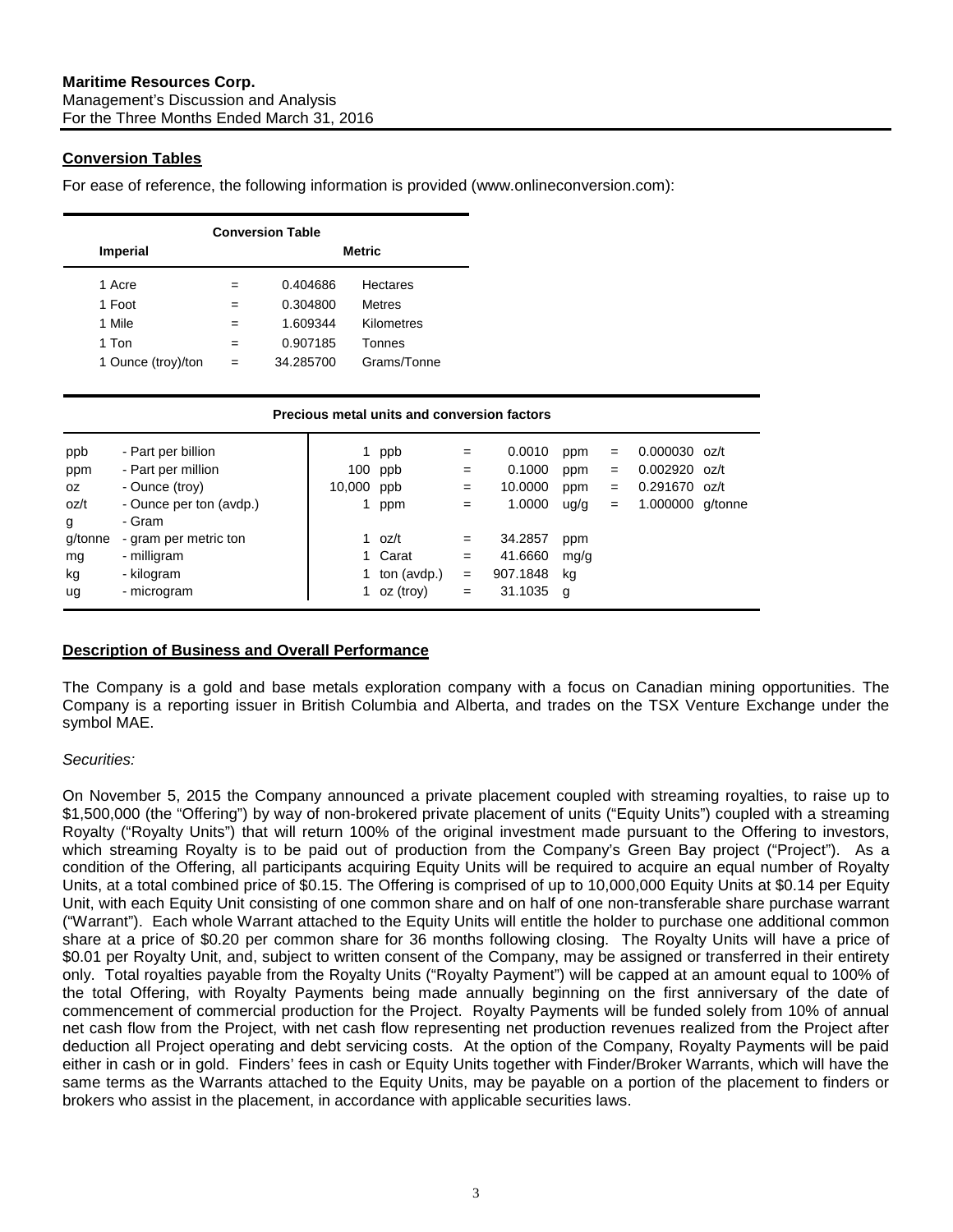The first tranche closed on February 12, 2016, and comprised 1,300,000 Equity Units, for gross proceeds of \$195,000, pursuant to which the Company issued the following:

- 1,300,000 common shares
- Warrants allowing for the purchase up to, in the aggregate, 650,000 common shares at \$0.20 per common share until February 12, 2019
- 1,300,000 Royalty Units

In connection with the Offering, finders' fees of \$14,625 were paid and 97,500 finders' warrants ("Broker Warrants") were issued, with the Brokers Warrants having the same terms as the Warrants.

#### <span id="page-3-0"></span>**Green Bay Project**

Maritime's Green Bay property in central Newfoundland and Labrador hosts the Company's gold and base metal deposits. The recently closed (2004) Hammerdown Mine includes the adjacent Rumbullion and Muddy Shag Gold deposits. The Orion Gold deposit is situated 1.5 kilometres to the Southwest and the Lochinvar base-precious metal deposit is located 1 kilometre East of Hammerdown. Maritime has been reviewing the setting of the gold deposits in the Hammerdown area to prepare conducting an exploration program to expand the gold resource adjacent to the known gold zones.

Pursuant to the Letter of Intent ("LOI") entered into with Rambler Metals and Mining Canada Limited on November 17, 2014, the Company is working with Rambler Canada Limited ("Rambler") in reviewing tender bids to conduct prefeasibility engineering and evaluation ('PFS') on the Hammerdown project. There remains good exploration potential on the property which Maritime will continue to advance while Rambler focuses its efforts on the viability of restoring Hammerdown mine itself.

#### During Fiscal 2015:

Extensive review of geological, geophysical and geochemical work over the large Green Bay property was undertaken as office study. It was determined that an area of high exploration potential covering about 1.5 square kilometres has not been surveyed in detail. This area, called the Rumbullion Extension, extends eastward from the Rumbullion reserve blocks to the eastern boundary of the Green Bay Property. A number of gold veins have been encountered during sporadic drilling here, but no detailed work was completed by Richmont Mines during mining operations at Hammerdown. Several high grade gold veins were encountered while drill testing the Lochinvar base metal deposit and are open to drill testing at depth.

A program of 25 km line-cutting, EM surveying and 2000 metre follow-up drilling was prepared. Work permits were filed and granted. A proposal for government financial assistance under the new Mines Department Guidelines was presented and granted.

Preparations were also made to present on the Green Bay Gold project to investors, contractors and to meet different investor objectives. A number of presentations were made to potential investment groups such as major mining houses, mine investment brokerages and operating contractors.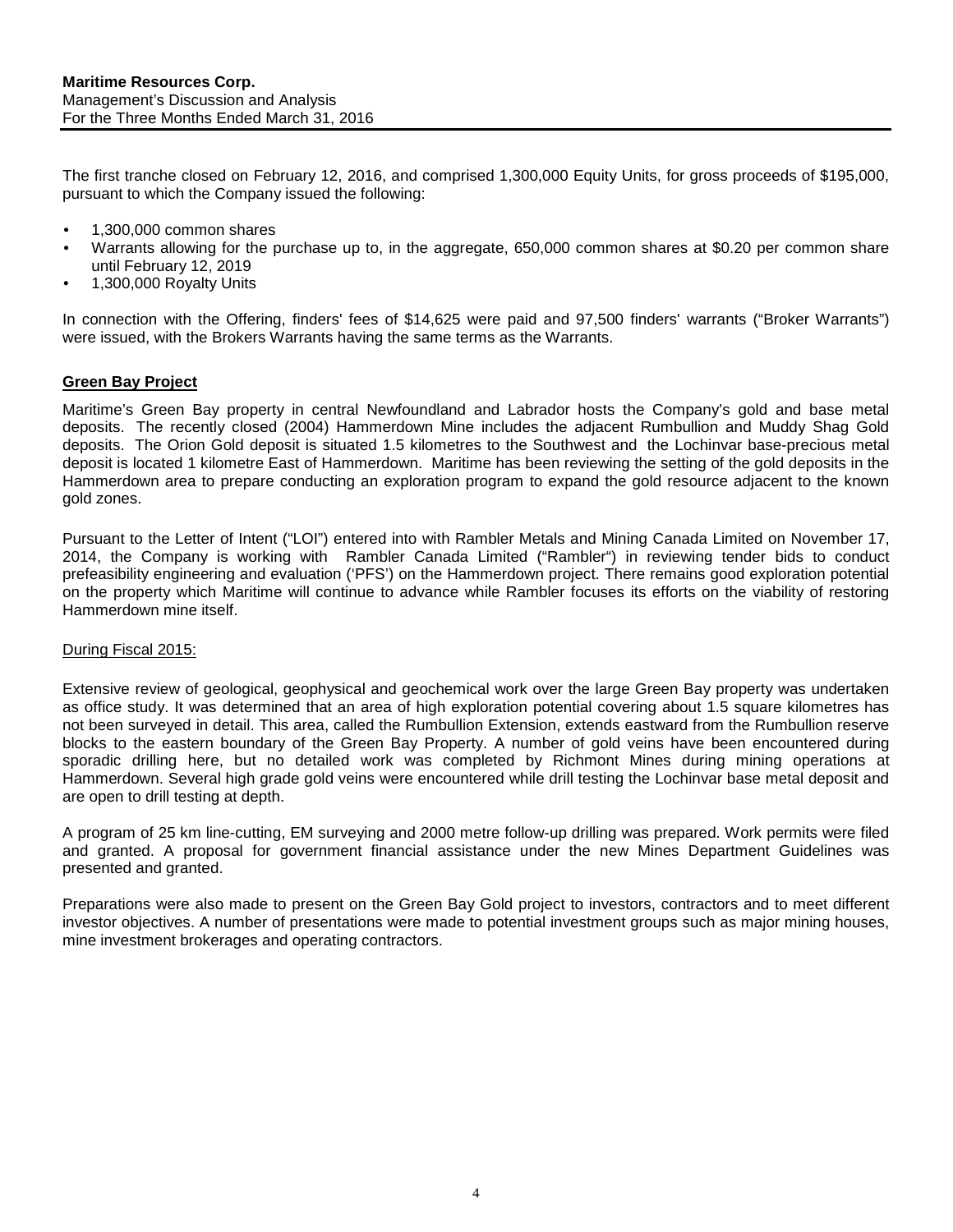Expenditures incurred on the Green Bay property during the periods ended March 31, 2016 and December 31, 2015 are as follows:

|                                        |    | March 31, 2016 | December 31, 2015 |
|----------------------------------------|----|----------------|-------------------|
| Balance at the beginning of the period | S  | 4,924,533      | \$<br>4,798,178   |
| <b>Exploration costs:</b>              |    |                |                   |
| Drilling                               |    | -              | 3,900             |
| Geology and report writing             |    | 30,300         | 113.741           |
| Property                               |    | 36,940         | 34,542            |
| Other                                  |    |                | 2,110             |
|                                        |    | 67,240         | 154,293           |
| Less:                                  |    |                |                   |
| Recoveries & Grants                    |    |                | (27, 938)         |
| Net additions                          |    | 67,240         | 126,355           |
| Balance at the end of the period       | \$ | 4,991,773      | \$<br>4,924,533   |

## <span id="page-4-0"></span>**Summary of Quarterly Results and Discussion of Operations**

The selected information set out below has been gathered from the most recent eight quarterly financial statements for each respective financial period and is based on IFRS and Canadian GAAP.

|                                            |    | <b>Mar 31</b><br>2016 | Dec 31<br>2015  | Sept 30<br>2015 |    | <b>Jun. 30</b><br>2015 |     | <b>Mar 31</b><br>2015 | Dec. 31<br>2014 |   | Sep. 30<br>2014 |     | <b>Jun. 30</b><br>2014 |
|--------------------------------------------|----|-----------------------|-----------------|-----------------|----|------------------------|-----|-----------------------|-----------------|---|-----------------|-----|------------------------|
|                                            |    |                       |                 |                 |    |                        |     |                       |                 |   |                 |     |                        |
| <b>Exploration and evaluation assets</b>   | \$ | 4,991,773 \$          | 4,924,533 \$    | 4,893,179       | S. | 4,878,826              | \$  | 4,860,054 \$          | 4,798,178       | S | 4.777.605 \$    |     | 4.704.464              |
|                                            |    |                       |                 |                 |    |                        |     |                       |                 |   |                 |     |                        |
| <b>Financing expense</b>                   | S  | 8,851 \$              | 19.133 \$       | 16.174 \$       |    | 15,999 \$              |     | 15.824 \$             | $6,996$ \$      |   | ۰.              | S   | 1,710                  |
| G&A (incl. share based compensation)       |    | 124.977 \$            | 306.808 \$      | 146.410 \$      |    | 88.687 \$              |     | 135.170 \$            | 97.012 \$       |   | 63,951          | \$. | 256,382                |
| Share-based payments                       |    | $1.212$ \$            | 158.761 \$      | ۰.              | S  | 130                    | - S | 27.032 \$             | 19,298 \$       |   | $1.417$ \$      |     | 152.845                |
| Adjusted G&A (net of share based payments) | S  | 123,765 \$            | 148.047 \$      | 146,410 \$      |    | 88,557                 | -S  | 107.138 \$            | 77.714 \$       |   | 62,534 \$       |     | 103,537                |
| Deferred Tax Recovery (expense)            |    |                       |                 |                 | \$ |                        |     |                       | 14.350 \$       |   | ۰               |     |                        |
| Loss and comprehensive loss                | S  | $(124.977)$ \$        | $(306, 808)$ \$ | $(146, 410)$ \$ |    | $(88, 687)$ \$         |     | $(135, 170)$ \$       | $(82,660)$ \$   |   | $(63,951)$ \$   |     | (256, 382)             |
| Loss per share                             |    |                       |                 |                 |    |                        |     |                       |                 |   |                 |     |                        |
| -basic and diluted                         | \$ | $(0.003)$ \$          | $(0.019)$ \$    | $(0.004)$ \$    |    | $(0.002)$ \$           |     | $(0.004)$ \$          | $(0.016)$ \$    |   | $(0.002)$ \$    |     | (0.007)                |
|                                            |    |                       |                 |                 |    |                        |     |                       |                 |   |                 |     |                        |

## **Non-IFRS Financial Measures**

Due to the adoption of the accounting standard for share-based payments, the Company's general and administrative quarterly expenses have fluctuated significantly. The granting and vesting of stock options is at the discretion of the Board of Directors and the resulting expenses do not reflect the normal operations of the Company. The Company has included "adjusted general and administrative expenses" without the share-based payments to be more reflective of normal operations. This financial measurement does not have any standardized meaning prescribed by IFRS and may not be comparable to similar measures presented by other corporations or entities.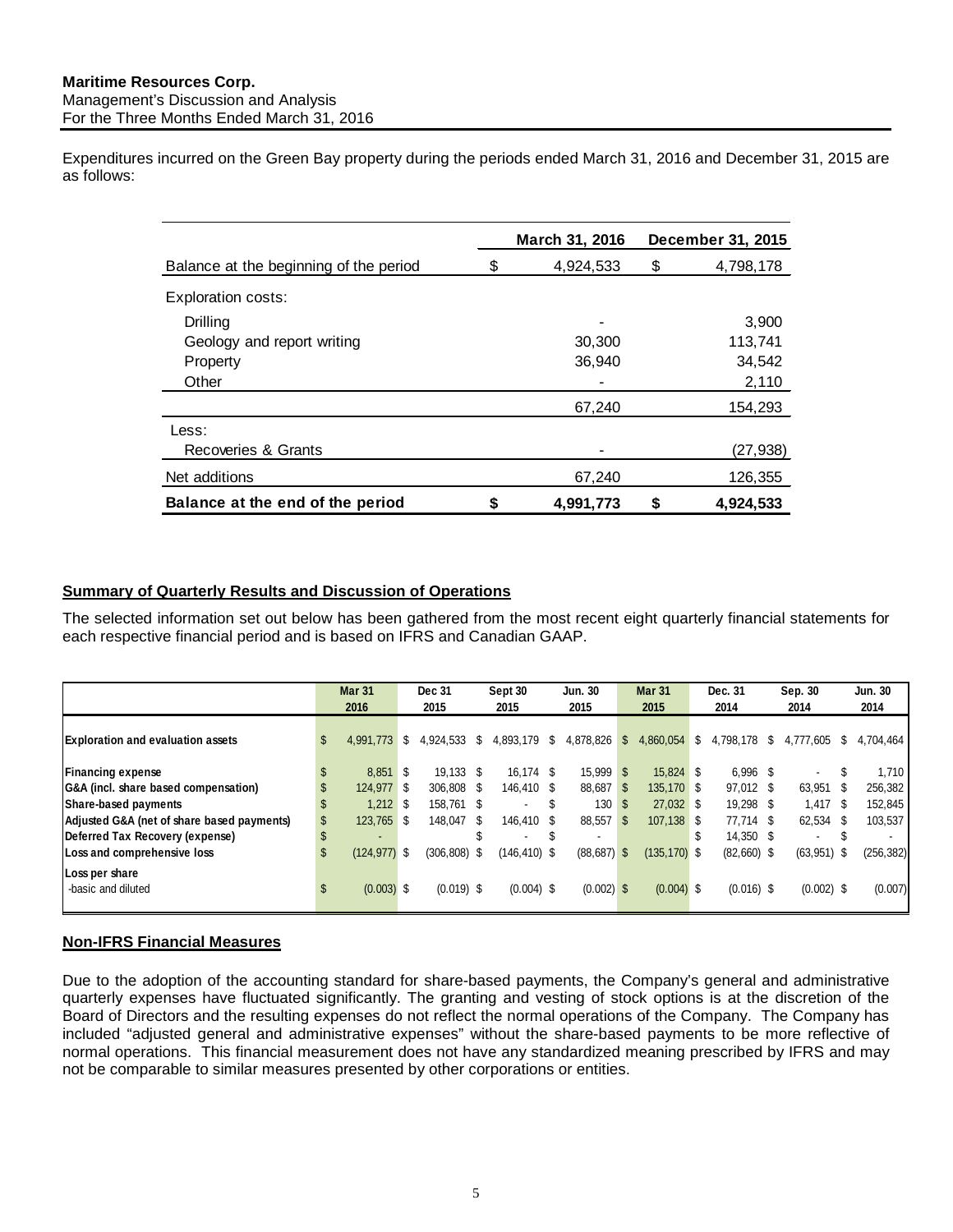#### **Discussion of Operations**

#### *- Quarter ended March 31, 2016 results as compared with the quarter ended March 31, 2015*

The Company incurred total general and administrative expenses of \$124,977 during the Period (2015: \$135,170). Included in general and administrative expenses are share-based payments, a non-cash item resulting from the application of the Black-Scholes Option Pricing Model using assumptions in respect of expected dividend yield average risk-free interest rates, expected life of the options and expected volatility. After deducting this non cash item, expenses were \$123,765 for the Period (2015:\$107,138), representing an increase of approximately 16%.

The following are the major variances for the first quarters of fiscal 2016 and 2015:

- 1. Consulting expenses increased by approximately 39% as to \$38,400 for the Period, as compared with \$23,400 in 2015. The increase is the result of fees for the services of the current CEO, which did not begin until April 1, 2015.
- 2. In respect of Non-executive Directors' fees, effective April 1, 2015, the Company agreed to provide for directors' fees, as to \$1,500 per month for each of the 5 non-executive directors. At Mach 31, 2016, all of these directors' fees, totalling \$88,500, remain unpaid.
- 3. Financing expense and interest on loans payable of \$8,851 for the Period (2015: \$15,824) relates to loans and amortization of the value of bonus shares issued to lenders.
- 4. Investor relations remained in line at \$27,263 (2015: \$28,125).
- 5. Share-based payments of \$1,212 for the Period (2015: \$27,032) were recognized in respect of the vesting of stock option, in relation to the following:

|                    |   | 2016  | 2015   |
|--------------------|---|-------|--------|
| Consulting         |   |       | 8,863  |
| Investor relations |   | - 712 | 18,169 |
|                    | a | าง⊂   | nso    |

## <span id="page-5-0"></span>**Liquidity**

The financial statements are prepared on a 'going concern' basis, which contemplates that the Company will continue in operation for the foreseeable future and will be able to realize its assets and discharge its liabilities in the normal course of business. The Company's ability to continue as a going concern is dependent on its ability to raise additional funds or the attainment of profitable operations. The Company will need to raise or borrow money for exploration and administration expenditures, and to settle current liabilities, and to ensure it maintains sufficient funds to keep its claims and property agreements in good standing. Current sources of funding are undetermined and management continues to review potential financings options. Although the Company has been successful at raising funds in the past through the issuance of share capital, it is uncertain whether it will be successful or able to continue to do so in the future.

At March 31, 2016, the Company had:

- A deficit of \$2,466,272 (December 31, 2015: \$2,341,295).
- working capital deficit of \$724,839 (December 31, 2015: \$714,209).
- Cash of \$9,941 (December 31, 2015: \$2,119).
- Accounts payable and accrued liabilities, including interest payable on loan, of \$386,425 (December 31, 2015: \$368,366), which are due in the short term.
- principle on loans of \$355,000 (December 31, 2015: \$355,000).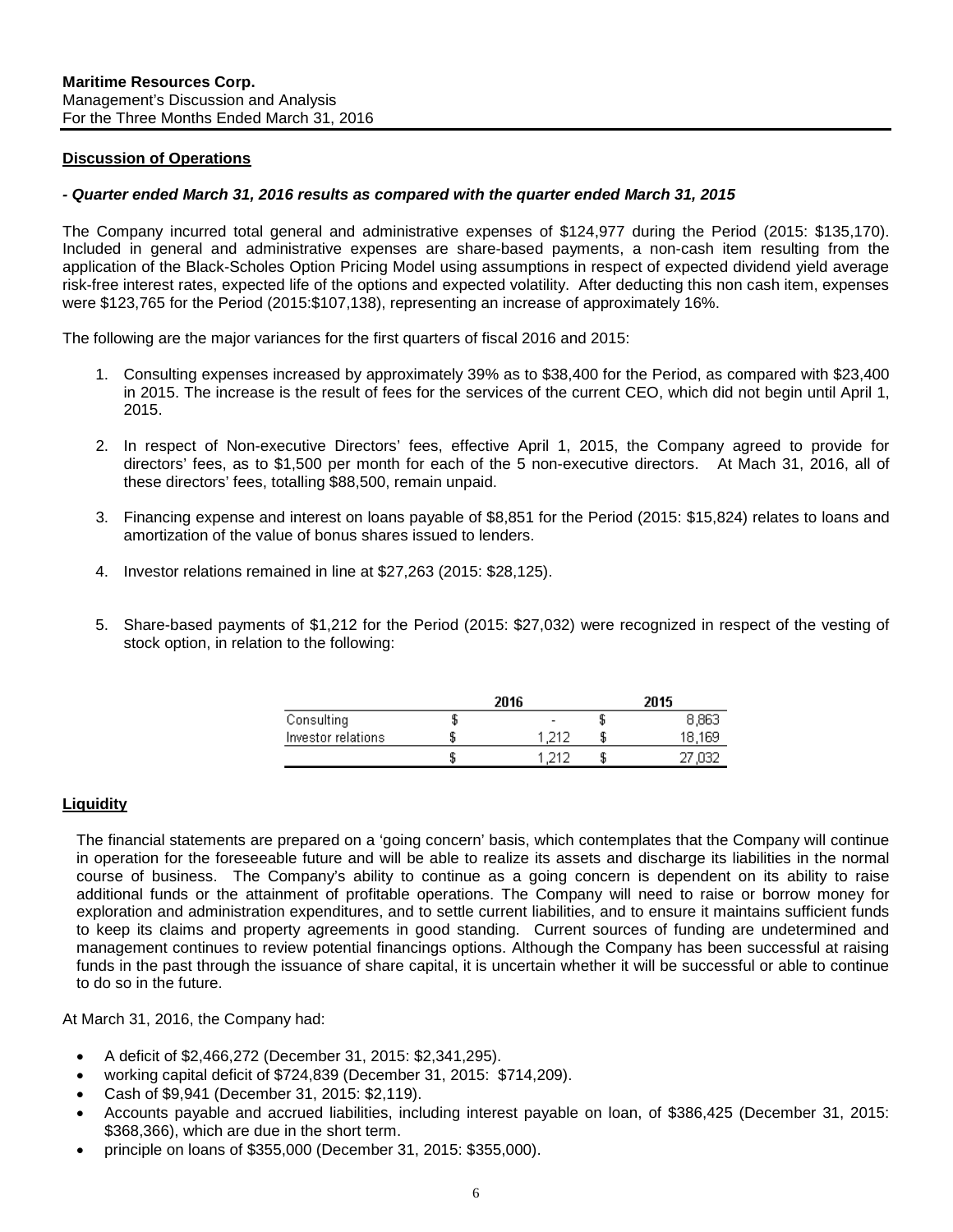#### <span id="page-6-0"></span>**Related Party Transactions**

#### Services

i. Effective July 1, 2014 the Company entered into arrangement with an administration and exploration services contractor ("AESC") in which a director is a shareholder, pursuant to which it receives office, administrative and exploration services. For the periods ended March 31, 2016 and 2015, the Company was charged for exploration costs and to reimburse office and administrative costs as follows:

|                       | 2016                     | 2015   |
|-----------------------|--------------------------|--------|
| Rent                  | 10,179                   | 9,000  |
| Consulting            |                          | 7,500  |
| Geological consulting | $\overline{\phantom{0}}$ | 13,050 |
| Office administration | 1.621                    | 4,556  |
|                       | 11,800                   | 34,106 |

At March 31, 2016 the company owed \$Nil (2015: \$Nil) to AESC.

## <span id="page-6-1"></span>**Compensation of Key Management Personnel**

Key management personnel consists of Douglas Fulcher (CEO and President and a Director of the Company), Jeannine Webb (CFO), Bernard Kahlert (VP, Exploration), Janice Davies (Corporate Secretary) and the non-executive Directors of the Company (Maynard Brown, David McCue, Allan Williams, Peter Mercer and Andrew Pooler).

| Consulting            | BT&T Equities, a company owned by Douglas Fulcher, CEO                                                            |
|-----------------------|-------------------------------------------------------------------------------------------------------------------|
|                       | Neon Rainbow Holdings Ltd., a company owned by Allan Williams, Director                                           |
|                       | JD Consulting Ltd., a company owned by Janice Davies, Corporate Secretary                                         |
|                       | Venturex Consulting, a company owned by Jeannine Webb, CFO                                                        |
|                       | Pamicon Developments, a company in which Douglas Fulcher, CEO and President, and<br>a director, is a shareholder. |
| Geological consulting | B.H. Kahlert & Associates Ltd., is a company owned by Bernard Kahlert, VP of Exploration                          |

The remuneration, including stock-based compensation, of key management personnel during the period ended March 31, 2016 and 2015 were as follows:

|                       | 2016                     | 2015   |
|-----------------------|--------------------------|--------|
| Consulting            | 38,400                   | 23,400 |
| Directors' fees       | 22,500                   |        |
| Geological consulting | 16,800                   | 16,200 |
| Share-based payments  | $\overline{\phantom{0}}$ | 27,034 |
|                       | 77,700                   | 66,634 |

Key management personnel were not paid post-employment benefits, termination benefits or other long-term benefits during the Period.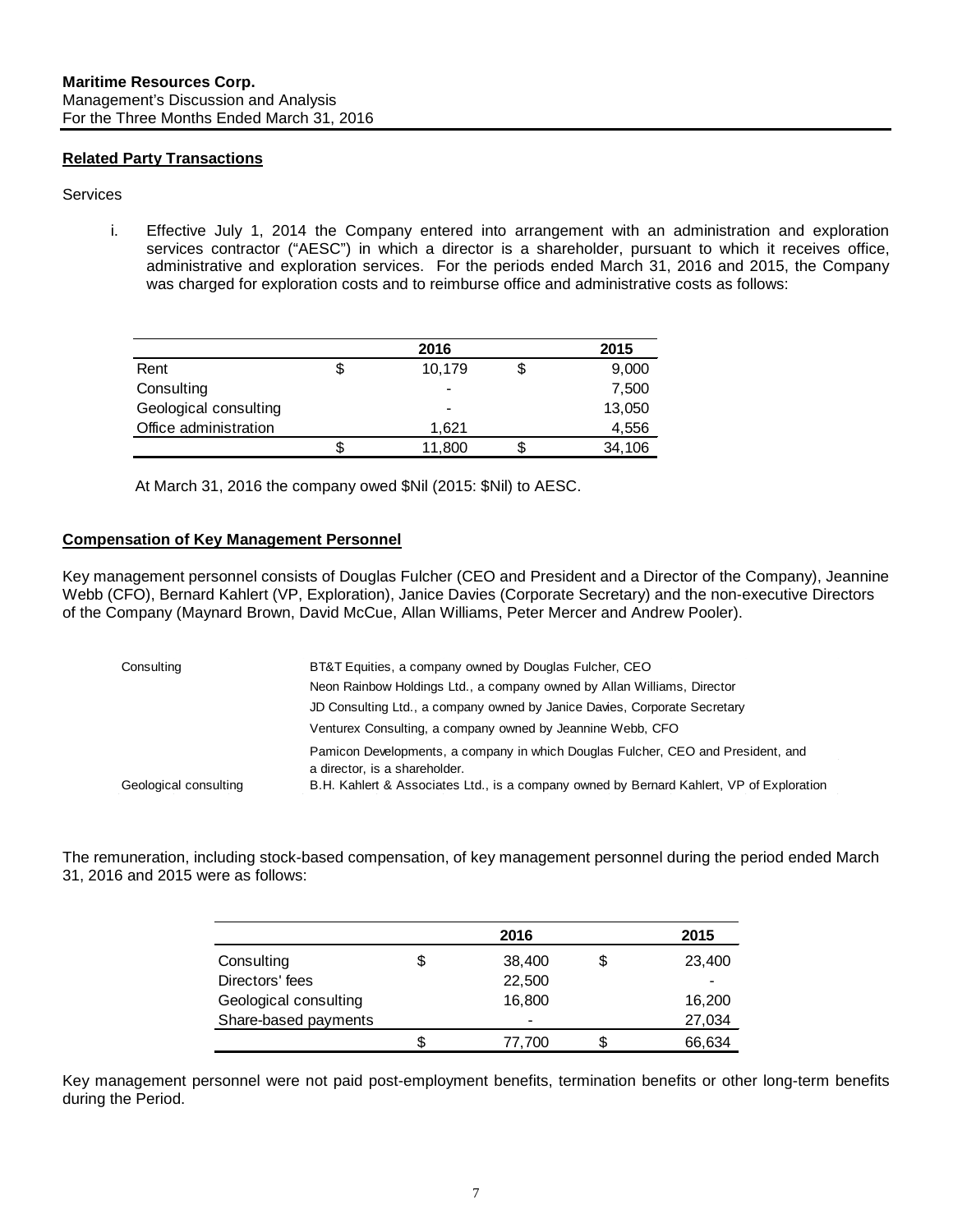#### <span id="page-7-0"></span>**Proposed Transactions**

There are no proposed transactions to be reported.

#### <span id="page-7-1"></span>**Subsequent events**

- On April 6, 2016 the Company amended the terms of the Option and Share Purchase Agreement with Commander. Pursuant to the amended Option and Share Purchase Agreement, Maritime will identify third parties to purchase an initial 2,000,000 shares at a price of \$0.14 per share on or before August 31, 2016 (the "Initial Sale"), of which 1,000,000 shares must be purchased before April 30, 2016 (completed). Provided that the Initial Sale is completed by August 31, 2016, Maritime will have the option to identify third party purchasers to purchase an additional 2,000,000 shares every 6 months over the next 18 months at escalating prices of \$0.21, \$0.25, and \$0.30 per share. The final two option prices are further subject to the price being the greater of the option price or 85% of the volume weighted average price of the common shares for the 10 trading days immediately preceding the applicable option exercise date. Any shares not purchased in a particular option exercise period are carried forward one time to the next exercise period at the higher exercise price, provided that a minimum of 500,000 shares have been purchased in the preceding period. The Voting Trust Agreement remains in full force and effect for the duration of the Option and Share Purchase Agreement, as amended. Any shares not purchased pursuant to the terms of the Option and Share Purchase Agreement, as amended, will automatically be released from the provisions of the Voting Trust Agreement.
- On April 18, 2016, the Company announced a second private placement coupled with streaming royalties, to raise up to \$2,000,000 (the "Second Offering") by way of non-brokered private placement of units ("Second Equity Units") coupled with a streaming Royalty ("Second Royalty Units") that will return 100% of the original investment made pursuant to the Offering to investors, which streaming Royalty is to be paid out of production from the Company's Green Bay project ("Project"). As a condition of the Offering, all participants acquiring Second Equity Units will be required to acquire an equal number of Second Royalty Units, at a total combined price of \$0.15. The Second Offering is comprised of up to 13,500,000 Second Equity Units at \$0.14 per Second Equity Unit, with each Second Equity Unit consisting of one common share and on half of one non-transferable share purchase warrant ("Second Warrant"). Each whole Second Warrant attached to the Second Equity Units will entitle the holder to purchase one additional common share at a price of \$0.20 per common share for 36 months following closing. The Second Royalty Units will have a price of \$0.01 per Second Royalty Unit, and, subject to written consent of the Company, may be assigned or transferred in their entirety only. Total royalties payable from the Second Royalty Units ("Second Royalty Payment") will be capped at an amount equal to 100% of the total Second Offering, with Second Royalty Payments being made annually beginning on the first anniversary of the date of commencement of commercial production for the Project. Second Royalty Payments will be funded solely from 10% of annual net cash flow from the Project, with net cash flow representing net production revenues realized from the Project after deduction all Project operating and debt servicing costs. At the option of the Company, Second Royalty Payments will be paid either in cash or in gold. Finders' fees in cash or Second Equity Units together with finder/broker Warrants ("Finder/Broker Warrants"), which will have the same terms as the Second Warrants attached to the Second Equity Units, may be payable on a portion of the placement to finders or brokers who assist in the placement, in accordance with applicable securities laws.
- On April 22, 2016, the Company closed a portion of the Second Offering, comprised of 5,270,000 Second Equity Units for gross proceeds of \$790,500, pursuant to which it issued the following:
	- o 5,270,000 common shares
	- o Second Warrants allowing for the purchase up to, in the aggregate, 2,635,000 common shares at \$0.20 per common share until April 22, 2019
	- o 5,270,000 Second Royalty Units

In connection with this closed portion of the Second Offering, finders' fees of \$57,431 were paid and 382,875 Finder/Broker Warrants were issued, with the Finder/Broker Warrants having the same terms as the Second Warrants.

• On April 26 2016, the Company announced an increase, subject to regulatory approval, of up to 20% (a further \$400,000) to the Second Offering.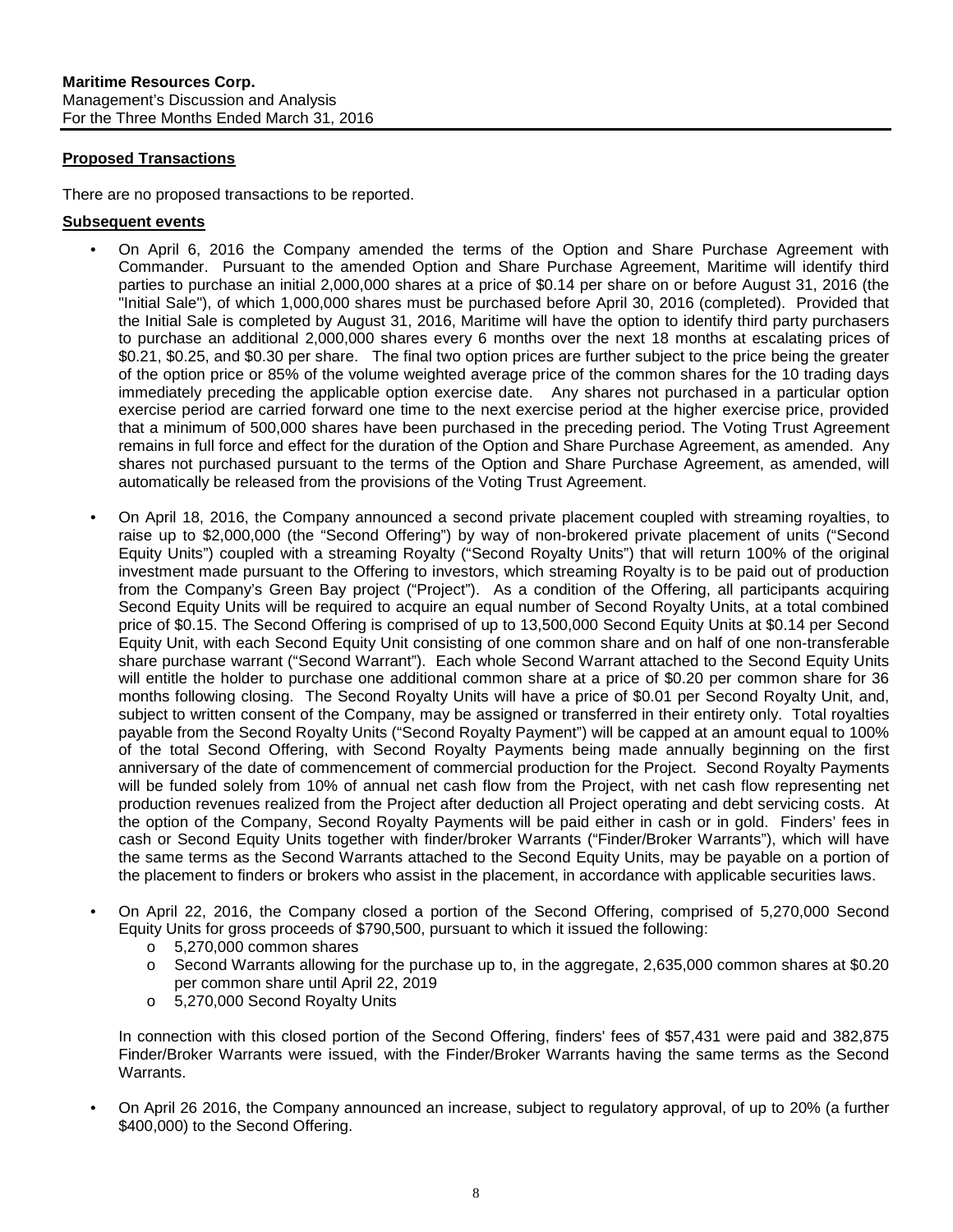- On May 9, 2016, the Company settled the October 15, 2015 loan, as to principal of \$25,000 and interest of \$1,315.
- On May 9, 2016 the Company announced that it had entered into an Engineering, Evaluation and Services Agreement ("Agreement") with Rambler Metals and Mining Canada Limited ("Rambler") to evaluate the economic potential of re-opening the past producing Hammerdown gold mine. Under the terms of the Agreement, the companies will work together and appoint an independent qualified third party consultant (the "Consultant") to prepare and complete a pre-feasibility study (the "Study"), funded by Maritime. The Study will evaluate the mineral reserves available on the property. Should a positive economic analysis and a production decision, by the Board of Directors of Maritime, be determined, the two companies will then negotiate mutually agreeable management services and toll milling agreements that will see Rambler assist Maritime in the process of re-opening the old Hammerdown mine. Throughout the process the Green Bay Property will remain 100% owned by Maritime along with all rights to continue exploring the land package. In order to assist Maritime and the management team in advancing the Hammerdown project pursuant to this Agreement, Rambler has agreed to vote all its common shares of Maritime in favour of management during the terms of the Agreement.
- At the Company's Annual General Meeting held on May 12, 2016, all matters presented to the shareholders were passed.
- On May 16, 2016, the Company announced that a Prefeasibility Study ("PFS") has been initiated on the Company's Hammerdown, Rumbullion and Orion gold deposits that forms the basis of the Green Bay Property resource portfolio located in Newfoundland and Labrador, Canada. The PFS will be conducted on the NI 43-101 mineral resource estimate completed in May 2013 that contained a mineral resource estimate in excess of 425,000 ounces of gold in the Measured and Indicated categories and in excess of 660,000 ounces in the Inferred category, both at a 3 g/t cut-off grade. The estimate was compiled by Tetra Tech of Ontario. The resource is shown in various cut-off grades in the table below. Maritime has engaged independent third party engineering firm WSP Canada Inc. ("WSP") to complete the PFS and evaluate the mining potential of the past producing Hammerdown deposit. The economic assessment and prefeasibility engineering is estimated to be completed by calendar Q4 2016.

## <span id="page-8-0"></span>**Off Balance Sheet Arrangements**

The Company has no off balance sheet arrangements.

#### <span id="page-8-1"></span>**Risks and Uncertainties Related to the Company's Business**

Resource exploration is a speculative business and involves a high degree of risk. There is a significant probability that the expenditures made by the Company in exploring its properties will not result in discoveries of commercial quantities of minerals. A high level of ongoing expenditures is required to locate and estimate ore reserves, which are the basis for further development of a property. Capital expenditures to attain commercial production stage could be substantial. The following sets out the principal risks faced by the Company.

Exploration. The Company is seeking mineral deposits on exploration projects where there are not yet established commercial quantities. There can be no assurance that economic concentrations of minerals will be determined to exist on the Company's property holdings within existing investors' investment horizons or at all. The failure to establish such economic concentrations could have a material adverse outcome on the Company and its securities. The Company's planned programs and budgets for exploration work are subject to revision at any time to take into account results to date. The revision, reduction or curtailment of exploration programsand budgets could have a material adverse outcome on the Company and its securities.

Market. The Company's securities trade on public markets and the trading value thereof is determined by the evaluations, perceptions and sentiments of both individual investors and the investment community taken as a whole. Such evaluations, perceptions and sentiments are subject to change; both in short term time horizons and longer term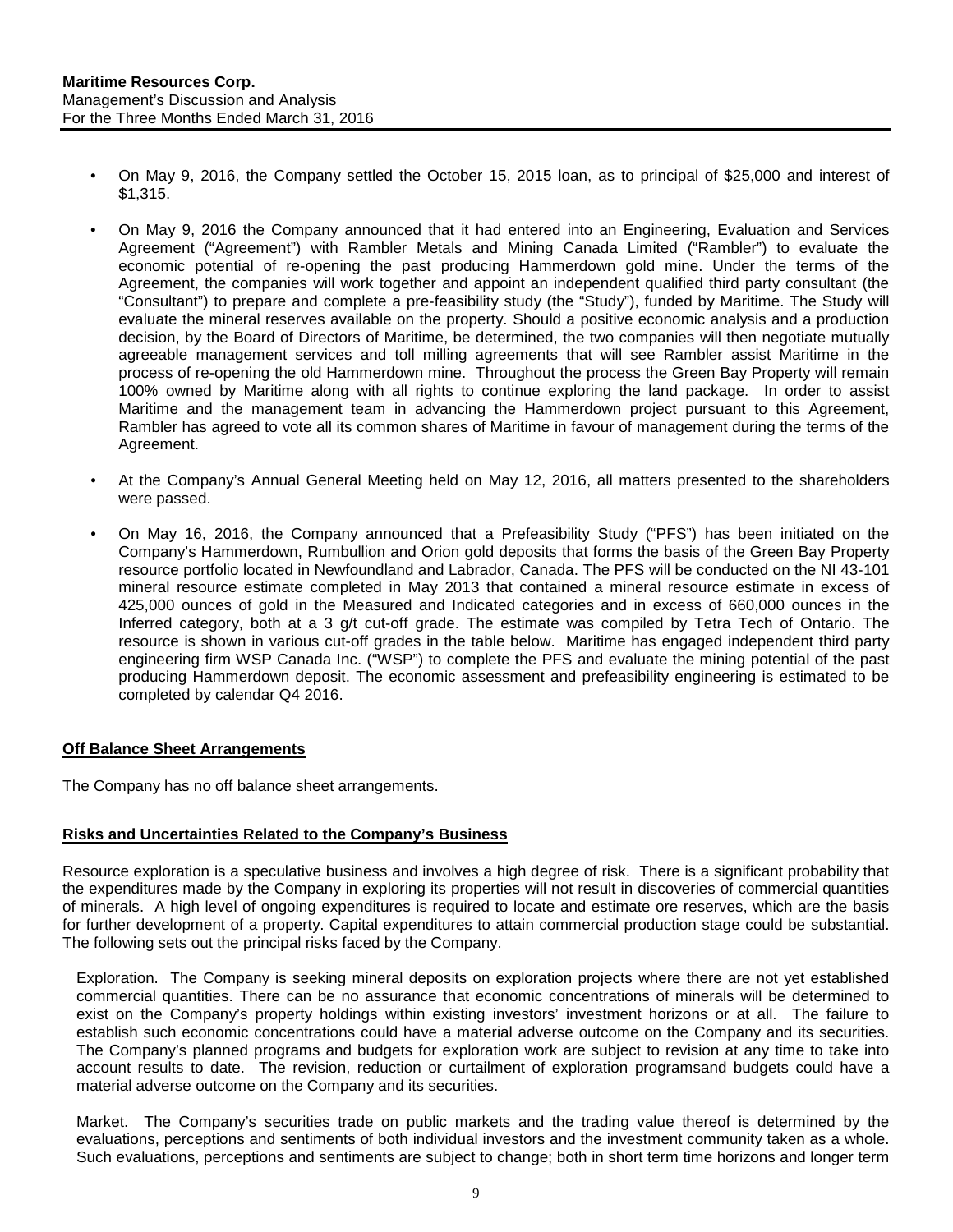time horizons. An adverse change in investor evaluations, perceptions and sentiments could have a material adverse outcome on the Company and its securities.

Commodity Price. The Company's exploration projects are primarily related to exploration for gold and other precious metals in Canada. These minerals have recently been the subject of significant price fluctuations, and as such, there can be no assurance that that investors' evaluations, perceptions, beliefs and sentiments will continue to favour these target commodities. An adverse change in these commodities' prices, or in investors' beliefs about trends in those prices, could have a material adverse outcome on the Company and its securities.

Title. Although the Company has exercised the usual due diligence with respect to title to properties in which it has interests, there is no guarantee that title to the properties will not be challenged or impugned. The Company's mineral property interests may be subject to prior unregistered agreements or transfers or land claims, and title may be affected by undetected defects.

Financing. Exploration and development of mineral deposits is an expensive process, and frequently the greater the level of interim stage success the more expensive it can become. The Company has no producing properties and generates no operating revenues; therefore, for the foreseeable future, it will be dependent upon selling equity in the capital markets to provide financing for its continuing substantial exploration budgets. While the Company has been successful in obtaining financing from the capital markets for its projects in recent years, there can be no assurance that the capital markets will remain favourable in the future, and/or that the Company will be able to raise the financing needed to continue its exploration programs on favourable terms, or at all. Restrictions on the Company's ability to finance could have a material adverse outcome on the Company and its securities.

Share Price Volatility and Price Fluctuations. In recent years, the securities markets in Canada have experienced a high level of price and volume volatility, and the market prices of securities of many companies, particularly junior mineral exploration companies, like the Company, have experienced wide fluctuations which have not necessarily been related to the operating performance, underlying asset values or prospects of such companies. There can be no assurance that these price fluctuations and volatility will not continue to occur.

Key Personnel. The Company's exploration efforts are dependent to a large degree on the skills and experience of certain of its key personnel. The Company does not maintain "key man" insurance policies on these individuals. Should the availability of these persons' skills and experience be in any way reduced or curtailed, this could have a material adverse outcome on the Company and its securities.

Competition. Significant and increasing competition exists for the limited number of mineral property acquisition opportunities available. As a result of this competition, some of which is with large established mining companies with substantial capabilities and greater financial and technical resources than the Company, the Company may be unable to acquire additional attractive mineral properties on terms it considers acceptable.

Realization of Assets. Exploration and evaluation assets comprise a substantial portion of the Company's assets. Realization of the Company's investment in these assets is dependent upon the establishment of legal ownership, the attainment of successful production from the properties or from the proceeds of their disposal. Resource exploration and development is highly speculative and involves inherent risks. While the rewards if an ore body is discovered can be substantial, few properties that are explored are ultimately developed into producing mines. There can be no assurance that current exploration programs will result in the discovery of economically viable quantities of ore. The amounts shown for acquisition costs and deferred exploration expenditures represent costs incurred to date and do not necessarily reflect present or future values.

Environmental and Other Regulatory Requirements. The current or future operations of the Company, including development activities and commencement of production on its properties, require permits from various governmental authorities and such operations are and will be subject to laws and regulations governing prospecting, development, mining, production, exports, taxes, labour standards, occupational health, waste disposal, toxic substances, land use, environmental protection, safety and other matters. Companies engaged in the development and operation of mines and related facilities could experience increased costs, and delays in production and other schedules as a result of the need to comply with applicable laws, regulations and permits. There can be no assurance that approvals and permits required to commence production on its properties will be obtained on a timely basis, or at all. Additional permits and studies, which may include environmental impact studies conducted before permits can be obtained, may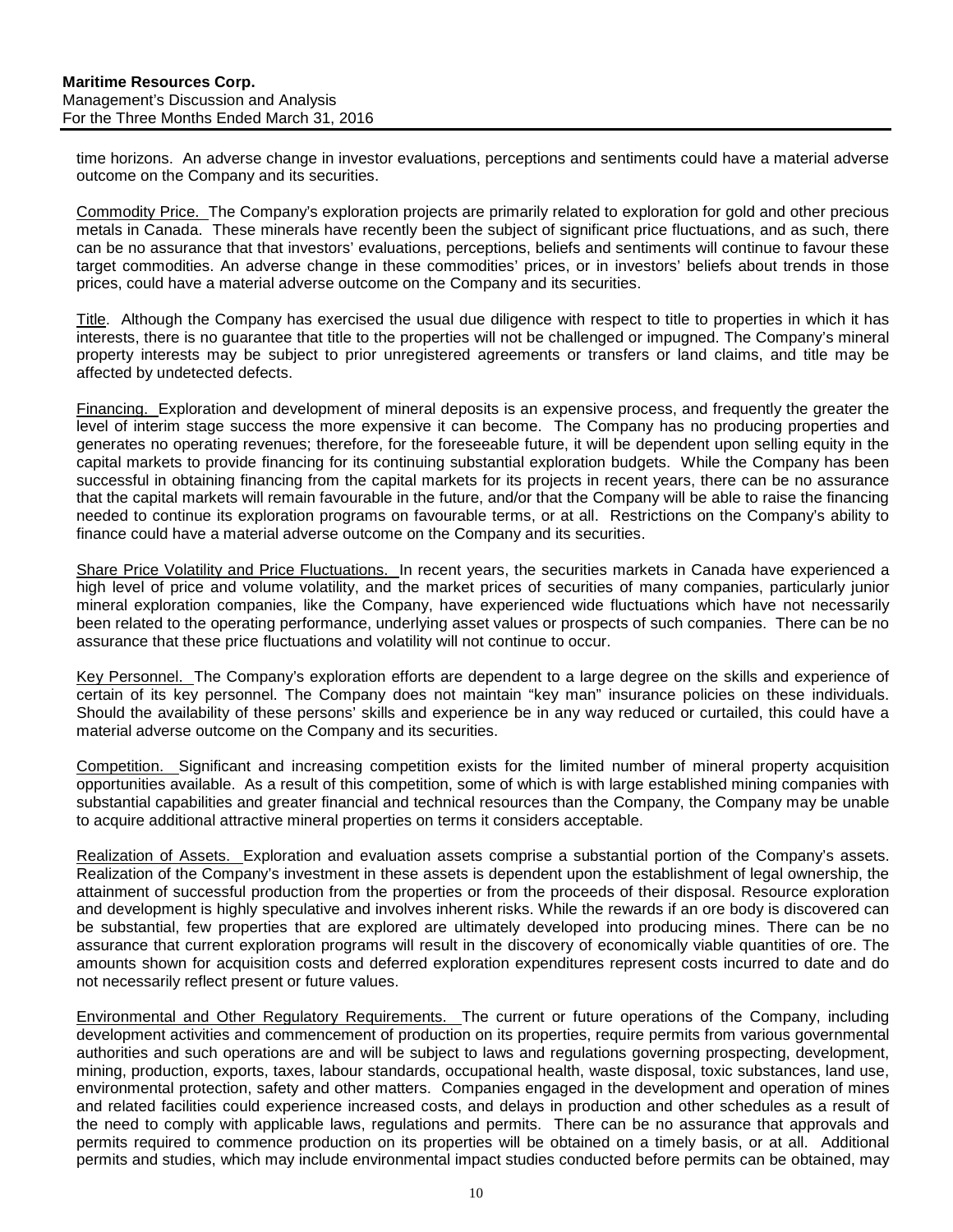be necessary prior to operation of the properties in which the Company has interests and there can be no assurance that the Company will be able to obtain or maintain all necessary permits that may be required to commence construction, development or operation of mining facilities at these properties on terms which enable operations to be conducted at economically justifiable costs. Failure to comply with applicable laws, regulations, and permitting requirements may result in enforcement actions there under, including orders issued by regulatory or judicial authorities causing operations to cease or be curtailed, and may include corrective measures requiring capital expenditures, installation of additional equipment, or remedial actions. Parties engaged in mining operations or extraction operations may be required to compensate those suffering loss or damage by reason of such activities and may have civil or criminal fines or penalties imposed for violations of applicable laws or regulations.

Amendments to current laws, regulations and permits governing operations and activities of mining companies, or more stringent implementation thereof, could have a material adverse impact on the Company and cause increases in capital expenditures or production costs or reduction in levels of production at producing properties or abandonment or delays in development of new mineral exploration properties. To the best of the Company's knowledge, it is currently operating in compliance with all applicable environmental regulations.

History of Net Losses; Accumulated Deficit; Lack of Revenue from Operations. The Company has incurred net losses to date. The Company has not yet had any revenue from the exploration activities on its properties. Even if the Company commences development of certain of its properties, the Company may continue to incur losses. There is no certainty that the Company will produce revenue, operate profitably or provide a return on investment in the future.

Uninsurable. The Company and its subsidiaries may become subject to liability for pollution, fire, explosion and other risks against which it cannot insure or against which it may elect not to insure. Such events could result in substantial damage to property and personal injury. The payment of any such liabilities may have a material, adverse effect on the Company's financial position.

Legal Proceedings. As at the date of the Report, there were no legal proceedings against or by the Company.

Critical Accounting Estimates. In the preparation of financial information, management makes judgments, estimates and assumptions that affect, amongst other things, the carrying value of its mineral property assets. All deferred mineral property expenditures are reviewed, on a property-by-property basis, to consider whether there are any conditions that may indicate impairment. When the carrying value of a property exceeds its net recoverable amount that may be estimated by quantifiable evidence of an economic geological resource or reserve, joint venture expenditure commitments or the Company's assessment of its ability to sell the property for an amount exceeding the deferred costs, a provision is made for the impairment in value. Management's estimates of exploration, operating, capital and reclamation costs, if any, are subject to certain risks and uncertainties which may affect the recoverability of mineral property costs. Although management has used its best judgment to estimate of these factors, it is possible that changes could occur in the near term that could adversely affect management's estimate of the net cash flow to be generated from its properties. The Company also uses the Black-Scholes Option Pricing Model in relation to share based payments. Option pricing models require the input of highly subjective assumptions including the expected price volatility. Changes in the subjective input assumptions can materially affect the fair value estimate, and therefore the existing models do not necessarily provide a reliable single measure of the fair value of the Company's stock options granted/vested during the period.

#### <span id="page-10-0"></span>**Other MD&A Disclosure Requirements**

#### **New Accounting Policies**

#### **Standards, Amendments and Interpretations Affecting the 2014 and Future Year-Ends**

Adoption of new IFRS pronouncements

The adoption of the following new IFRS pronouncements did not have an effect on the Company's financial statements: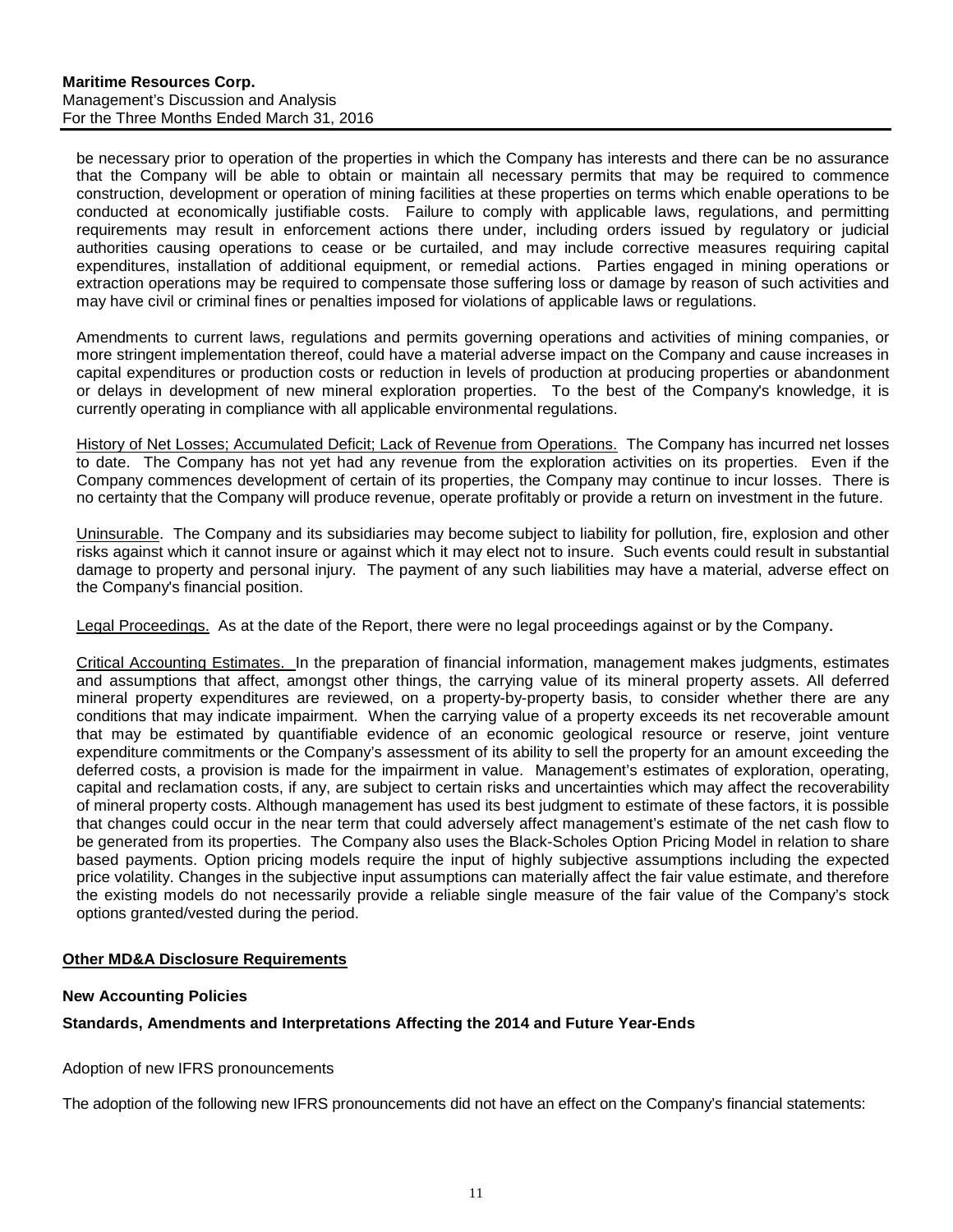- IAS 32, "Financial Instruments: Presentation" was adopted by the Company on January 1, 2014. IAS 32 applies to the offsetting of financial assets and financial liabilities.
- IFRS 10, "Exception from Consolidation for "Investment Entities"" in conjunction with IFRS 12 and IAS 27, was adopted by the Company on January 1, 2014. IFRS 10 amends the definition of "Investment Entity" and introduces and an exception from consolidation for investment entities. IFRS 12 and IAS 27 are amended to introduce disclosures required by an investment entity.

New accounting standards not yet adopted:

- IAS 36, "Impairment of Assets" is effective for annual periods beginning on or after July 1, 2014.
- IFRS 7, "Financial Instruments: Disclosures" (amendments) is effective for annual periods beginning on or after January 1, 2015.
- IFRS 14, "Regulatory Deferral Accounts" is effective for annual periods beginning on or after January 1, 2016.
- IFRS 15, "Revenue from Contracts with Customers" is effective for annual periods beginning on or after January 1, 2017.
- IFRS 9, "Financial Instruments: Classification and Measurement" is effective for annual periods beginning on or after January 1, 2018.

The Company is currently evaluating the impact of these new and amended standards on its financial statements. The impact is not expected to have a material impact on the statements of financial position or results of operations.

#### **Financial Instruments & Other Instruments**

The Company has classified its cash as fair value through profit or loss (using level 1 of the fair value hierarchy); receivables (excluding tax arrangements) as loans and receivables; and accounts payable and accrued liabilities and loans as other financial liabilities.

(a) Fair value

The carrying values of cash, receivables, and accounts payable and accrued liabilities approximate their fair values due to the short-term maturity of these financial instruments.

(b) Credit risk

Credit risk is the risk that a counter party to a financial instrument will fail to discharge its contractual obligations. The Company is exposed to credit risk with respect to its cash, restricted cash and receivables, other than Goods and Services Tax ("GST") and government funding which may be receivable. The maximum exposure to loss arising from accounts receivable is equal to their carrying amounts.

The Company manages credit risk with respect to its cash by maintaining demand deposits with a major Canadian financial institution; however, this exposes the Company's cash to concentration of credit risk as all amounts are held at a single institution.

There were no changes in the Company's approach to risk during the period ended March 31, 2016.

## **Outstanding Share Data**

As at the Report Date, the Company had:

- 42,437,795 common shares issued and outstanding.
- warrants issued and outstanding allowing for the purchase of up to 747,500 common shares until February 12, 2019, at \$0.20 per share
- warrants issued and outstanding allowing for the purchase of up to 3,017,875 common shares until April 22, 2019, at \$0.20 per share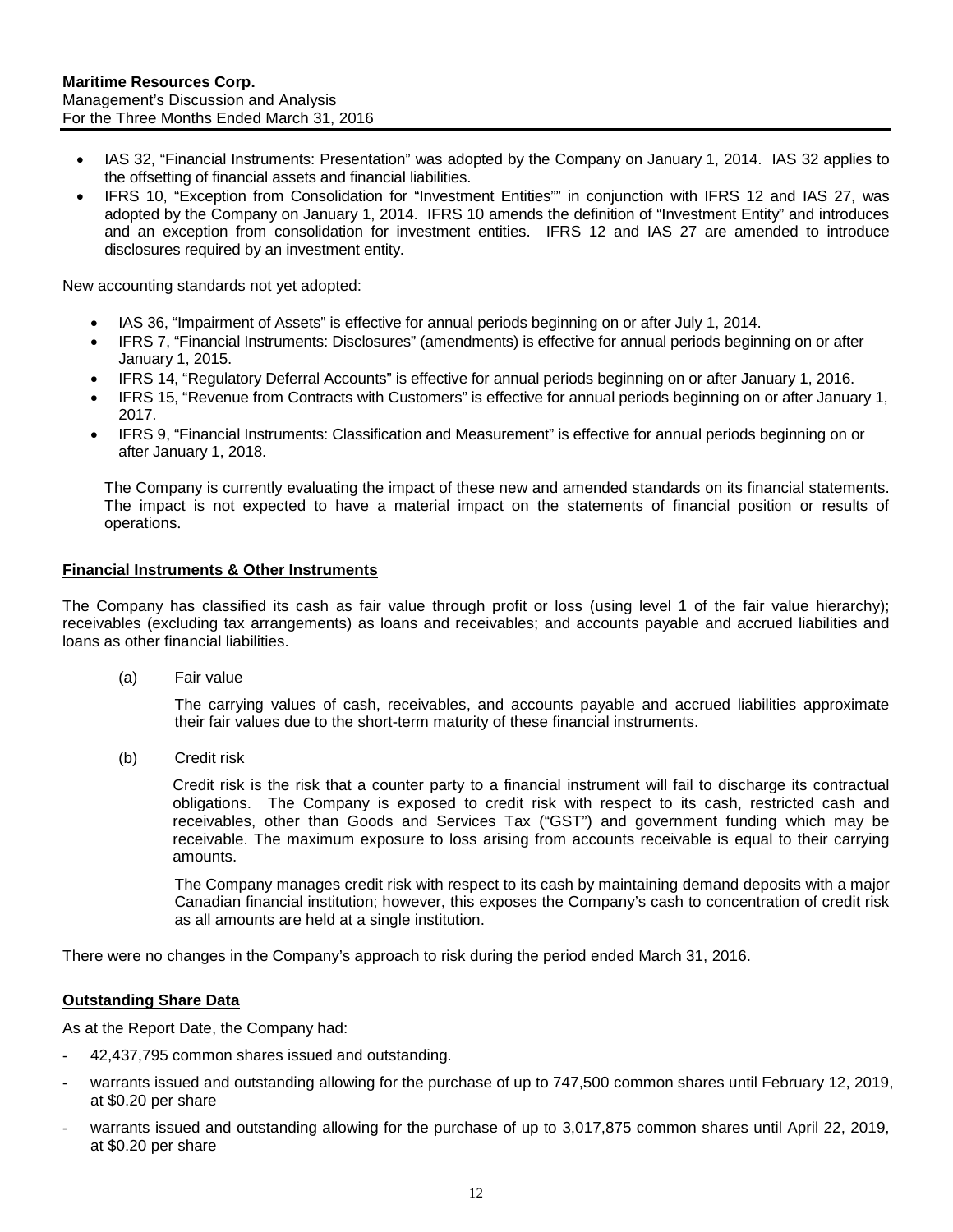|  |  | incentive stock options allowing for the purchase of shares in the capital of the Company, as to: |  |
|--|--|---------------------------------------------------------------------------------------------------|--|

|             | <b>Number of Options</b> | <b>Exercise</b> | <b>Expiry Date</b> |
|-------------|--------------------------|-----------------|--------------------|
|             | 250,000                  | \$0.200         | 14-Dec-16          |
|             | 200,000                  | \$0.175         | 26-Apr-17          |
|             | 500,000                  | \$0.200         | 21-Jan-18          |
|             | 420,000                  | \$0.280         | 29-May-19          |
|             | 200,000                  | \$0.150         | 15-Oct-19          |
|             | 150,000                  | \$0.160         | 04-Mar-20          |
|             | 1,785,000                | \$0.150         | 13-Nov-20          |
| Outstanding | 3,505,000                |                 |                    |
| Exercisable | 3,467,500                |                 |                    |